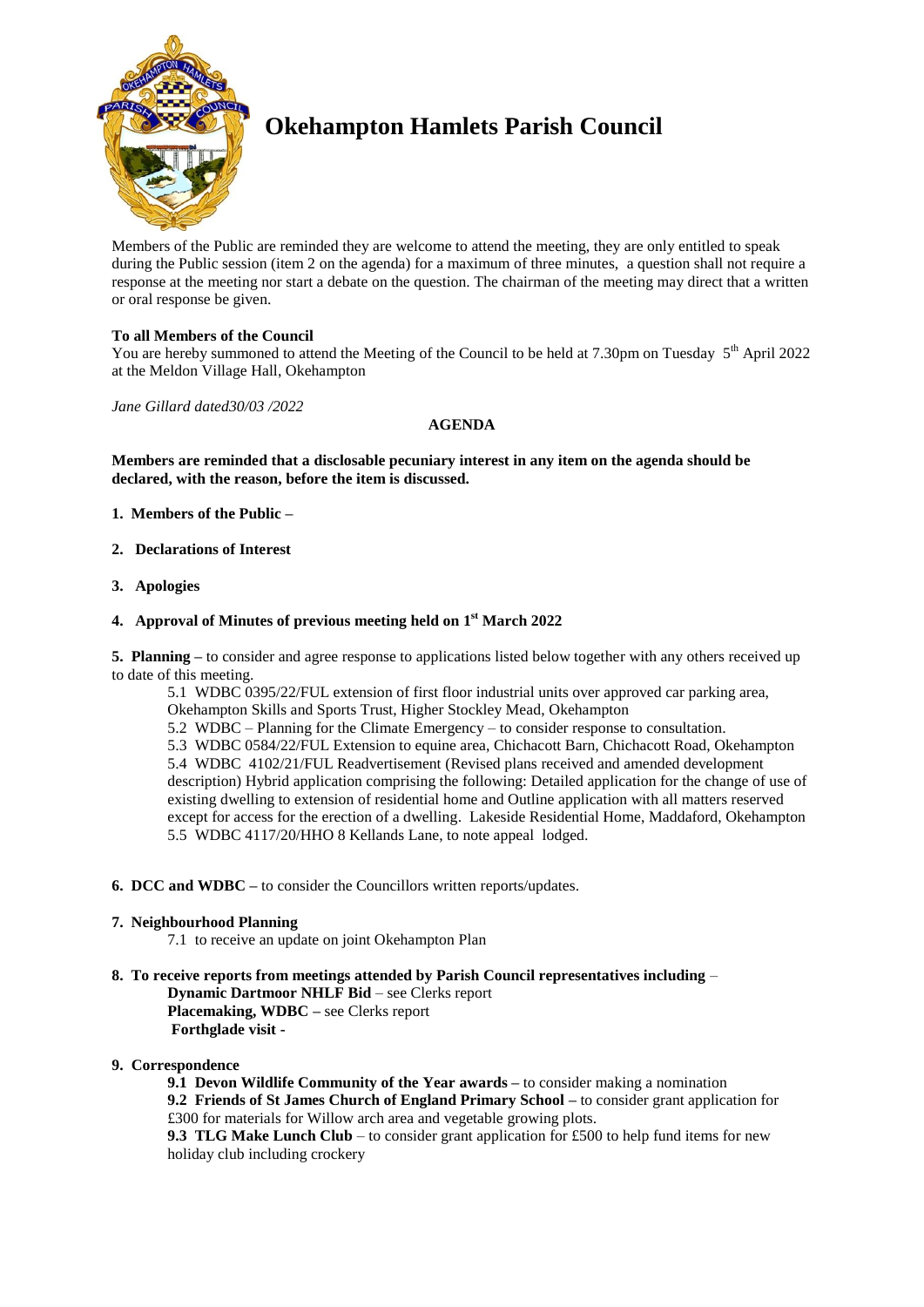**9.4 Romansfield Jubilee Party** – to consider grant application for £240 for purchase of vouchers for prizes for competitions.

**9**.5 Okehampton Friendship Group – to consider grant application for £250 towards costs of outings

**9.6 Great British Springclean** – to consider involvement and actions

- **9.7 Okehampton Skills & Sports** Trust invitation to official opening Tuesday 12<sup>th</sup> April
- **9.**8 **Okehampton Men In Sheds Fun Day** to note event
- **9.9 ORIG** invitation to AGM, 27<sup>th</sup> April, 7pm at the Okement Centre.

#### **10. Finance** –

| 10.1 Accounts for payment –                 |          |
|---------------------------------------------|----------|
| Mrs J Gillard (wages £487.03, mileage £5.85 | E492.88  |
| <b>HMRC</b>                                 | £ 365.20 |

**10.2 NALC Payscales** – to note revised terms wef 1/4/21 and agree payment of backdated rise to Clerk. Currently SCP 22, £14.05 per hour, now revised to £14.30 per hour

10.3 To agree what contribution, if any, should be offered to Cllr Webber to attend the Royal Garden Party.

**10.4 Devon Association of Local Councils** – to confirm renewal of membership at cost of £369.66 not payable at this point. Previous year sub £347.80.

**11. Community Governance** – review of resolution passed 7/11/2017 – see Clerks report for full details.

#### **12. Environmental issues**

12.1 Mud on highways, Crediton Road and Exeter Road Industrial Estate, to note any new issues

**13. Queens Platinum Jubilee Celebrations** – to receive update from Clerk and Cllr Cooper on arrangements.

#### **14. Open Spaces.**

13.1 To agree date for Working Group meeting

#### **15. Updates on Flood Plan and Snow Plan and actions required.**

**16. Clerks Report March 2022** – Clerk to answer any questions raised by Councillors

**17. Annual Parish Meeting** – to confirm arrangements for  $19<sup>th</sup>$  April 2022

#### **PART TWO**

Items which may be taken in the absence of the press and public.The Council is recommended to pass the following resolution:- 'Resolved that under section 1(2) of the Public Bodies (Admission to Meetings) Act 1960 that the public and press be excluded from the meeting for the following items as they involve the likely disclosure of sensitive and confidential information.'

#### **18. To note current WDBC Enforcement cases list and information.**

# **19. To confirm Date and venue of next meeting (Annual General Meeting)- Tuesday 3 rd May 2022**